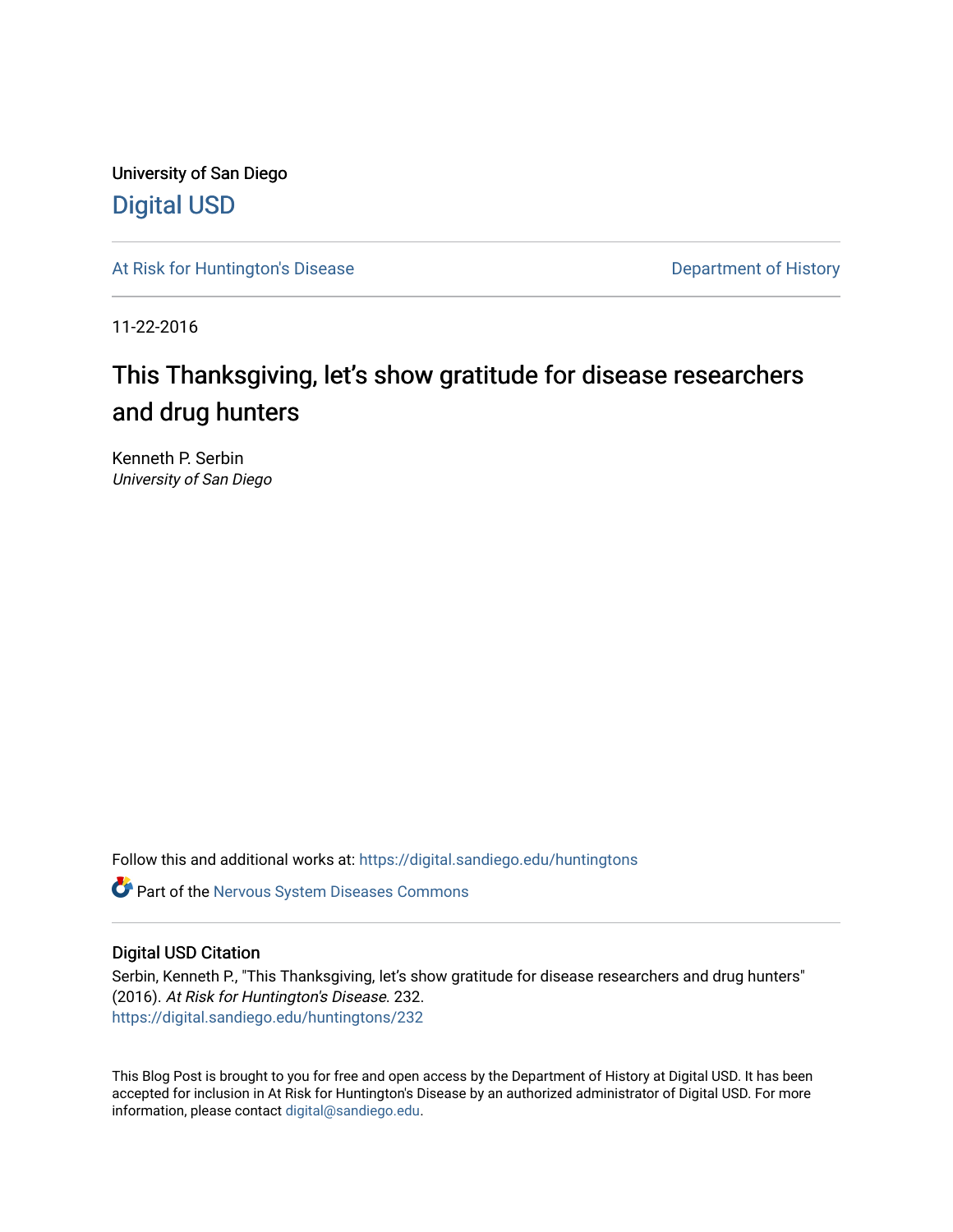#### More **[Create Blog](https://www.blogger.com/home#create) [Sign In](https://www.blogger.com/)**

# [At Risk for Huntington's Disease](http://curehd.blogspot.com/)

*HD is a genetically caused brain disorder that causes uncontrollable bodily movements and robs people's ability to walk, talk, eat, and think. The final result is a slow, ugly death. Children of parents with HD have a 50-50 chance of inheriting the disease. There is no cure or treatment.*

# Blog Archive

- $\blacktriangleright$  [2021](http://curehd.blogspot.com/2021/) (12)
- $\blacktriangleright$  [2020](http://curehd.blogspot.com/2020/) (16)
- $\blacktriangleright$  [2019](http://curehd.blogspot.com/2019/) (19)
- $\blacktriangleright$  [2018](http://curehd.blogspot.com/2018/) (16)
- $\blacktriangleright$  [2017](http://curehd.blogspot.com/2017/) (14)  $'$  [2016](http://curehd.blogspot.com/2016/) (13)
- [▼](javascript:void(0)) [November](http://curehd.blogspot.com/2016/11/) (2)
	- This [Thanksgiving,](http://curehd.blogspot.com/2016/11/this-thanksgiving-lets-show-gratitude.html) let's show gratitude for diseas...
	- 'Crying a few million tears' for the fallen [victim...](http://curehd.blogspot.com/2016/11/crying-few-million-tears-for-fallen.html)
- [►](javascript:void(0)) [October](http://curehd.blogspot.com/2016/10/) (1)
- $\blacktriangleright$  [September](http://curehd.blogspot.com/2016/09/) (1)
- $\blacktriangleright$  [May](http://curehd.blogspot.com/2016/05/) (2)
- $\blacktriangleright$  [April](http://curehd.blogspot.com/2016/04/) (2)
- $\blacktriangleright$  [March](http://curehd.blogspot.com/2016/03/) (1)
- $\blacktriangleright$  [February](http://curehd.blogspot.com/2016/02/) (2)
- $\blacktriangleright$  [January](http://curehd.blogspot.com/2016/01/) (2)
- $\blacktriangleright$  [2015](http://curehd.blogspot.com/2015/) (24)
- $\blacktriangleright$  [2014](http://curehd.blogspot.com/2014/) (24)
- $\blacktriangleright$  [2013](http://curehd.blogspot.com/2013/) (30)
- $\blacktriangleright$  [2012](http://curehd.blogspot.com/2012/) (26)
- $\blacktriangleright$  [2011](http://curehd.blogspot.com/2011/) (33)
- [►](javascript:void(0)) [2010](http://curehd.blogspot.com/2010/) (26)
- $\blacktriangleright$  [2009](http://curehd.blogspot.com/2009/) (21)
- $\blacktriangleright$  [2008](http://curehd.blogspot.com/2008/) $(7)$
- $\blacktriangleright$  [2007](http://curehd.blogspot.com/2007/) $(7)$
- $\blacktriangleright$  [2006](http://curehd.blogspot.com/2006/) (4)
- $\blacktriangleright$  [2005](http://curehd.blogspot.com/2005/) (17)

# About Me **GENE [VERITAS](https://www.blogger.com/profile/10911736205741688185)**

View my [complete](https://www.blogger.com/profile/10911736205741688185) profile

## HD Links

[Huntington's](http://www.hdsa.org/) Disease Society of America [International](http://www.huntington-assoc.com/) Huntington **Association** 

#### TUESDAY, NOVEMBER 22, 2016

# This Thanksgiving, let's show gratitude for disease researchers and drug hunters

This Thanksgiving, let's pause to show gratitude for the many researchers and drug developers in America and around the world who strive to treat diseases and improve the quality of health for all.

As we await the first effective treatment for one of the world's cruelest maladies, we in the Huntington's disease community feel especially grateful for the efforts of the scientific, medical, and biotech communities to bring relief from HD's devastating cognitive, motor, and behavioral symptoms.

Our cause is urgent: HD strikes in the prime of life and is ultimately fatal. Stopping HD would mark a historic step in the quest to conquer brain diseases.

As a presymptomatic carrier of the HD gene, I found inspiration for Thanksgiving 2016 in the powerful speech last February by [HD advocates Astri Arnesen and Svein Olaf Olsen at the 11th](http://curehd.blogspot.com/2016/02/chief-huntingtons-disease-drug-hunter.html) [Annual HD Therapeutics Conference, sponsored by CHDI](http://chdifoundation.org/) Foundation, Inc.

Leaders of the HD cause in their native Norway and in the [European Huntington](http://eurohuntington.org/) [Association](http://eurohuntington.org/) (EHA), this indomitable couple bared their souls about marital commitment, denial, genetic testing, and raising a family.

Their goal: to motivate – and demonstrate appreciation for  $-$  the audience of more than 200 world-class HD researchers, physicians, and drug company executives.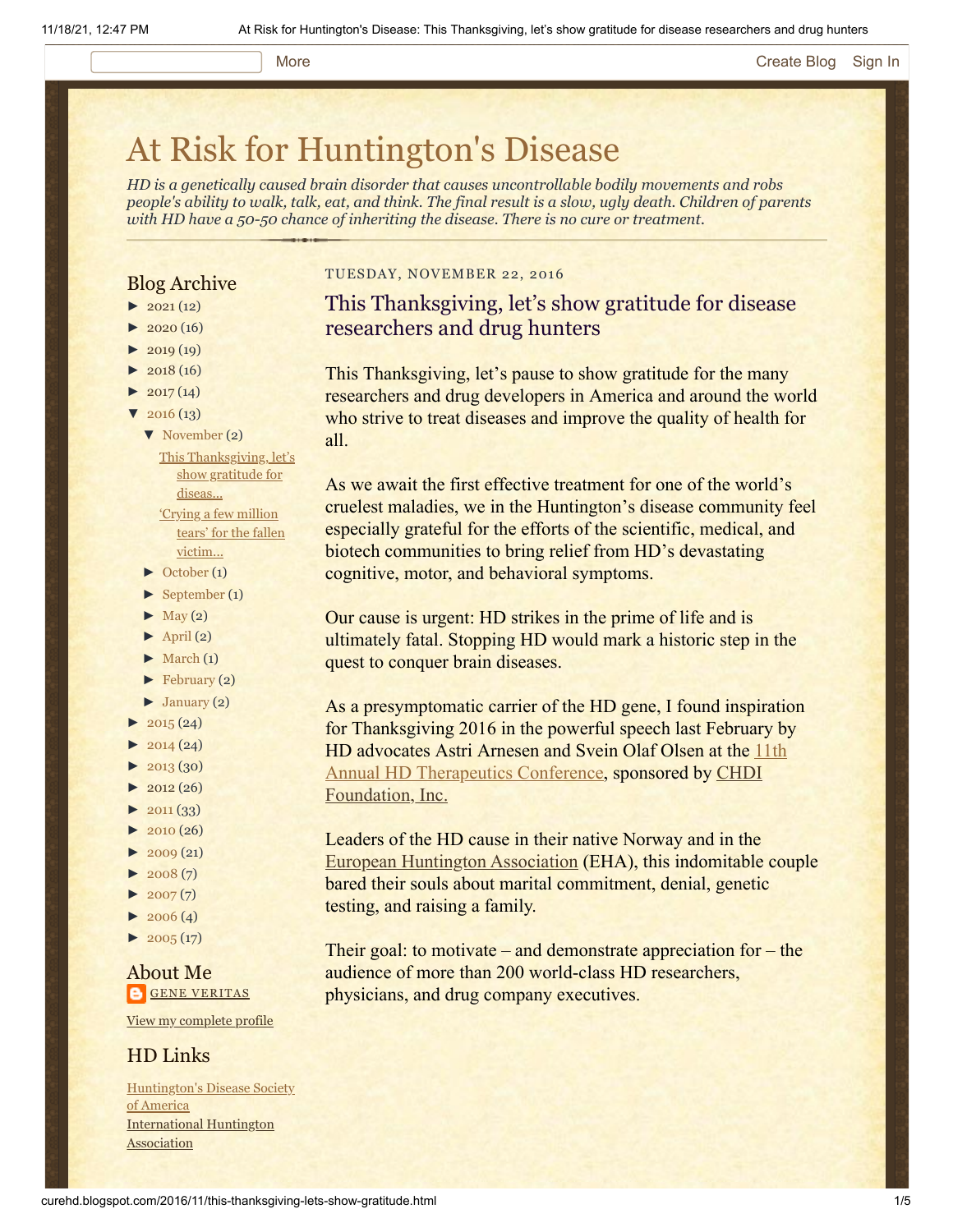11/18/21, 12:47 PM At Risk for Huntington's Disease: This Thanksgiving, let's show gratitude for disease researchers and drug hunters

[Huntington's](http://hddrugworks.org/) Disease Drug **Works** [Huntington's](http://www.hdlighthouse.org/) Disease **Lighthouse Hereditary Disease [Foundation](http://www.hdfoundation.org/)** [Huntington's](http://www.hdac.org/) Disease **Advocacy Center** Thomas [Cellini Huntington's](http://www.ourtchfoundation.org/) Foundation HDSA Orange County (CA) **[Affiliate](http://www.hdsaoc.org/)** HD Free with [PGD!](http://www.hdfreewithpgd.com/) [Stanford](http://www.stanford.edu/group/hopes/) HOPES Earth Source [CoQ10,](http://www.escoq10.com/) Inc.

# HD Blogs and Individuals

Chris Furbee: [Huntingtons](http://www.huntingtonsdance.org/) Dance Angela F.: Surviving [Huntington's?](http://survivinghuntingtons.blogspot.com/) Heather's [Huntington's](http://heatherdugdale.angelfire.com/) Disease Page



*Svein Olaf Olsen (left) and Asti Arnesen at the 11 Annual HD Therapeutics Conference. Astri is president of the EHA and Svein Olaf a member at large of its board (photo by Gene Veritas, aka Kenneth P. Serbin)*

# **'No questions asked'**

Astri and Svein Olaf titled their presentation "HD – more than a disease!"

"HD is much more than a disease," Astri said leading off. "It affects every part of your life, and it's really a part of who you are."

Astri's family traced back HD to a maternal great-grandmother. Her maternal grandfather and her mother also developed the disease.

However, as is so often the case in HD, nobody in Astri's family discussed the condition, even though they witnessed relatives' debilitating symptoms each day.

"You just sensed: no questions should be asked," Astri explained. "My mother grew up in this family."

A special education teacher, Astri in the 1980s fell in love with a co-worker, Svein Olaf. She divorced her husband – a brief marriage she had entered to escape caring for her HD-stricken mother – and started a relationship with Svein Olaf.

# **'The greatest gift of all'**

Svein Olaf knew of Astri's 50-50 chance of carrying the HD gene. However, the young couple didn't discuss HD much. Without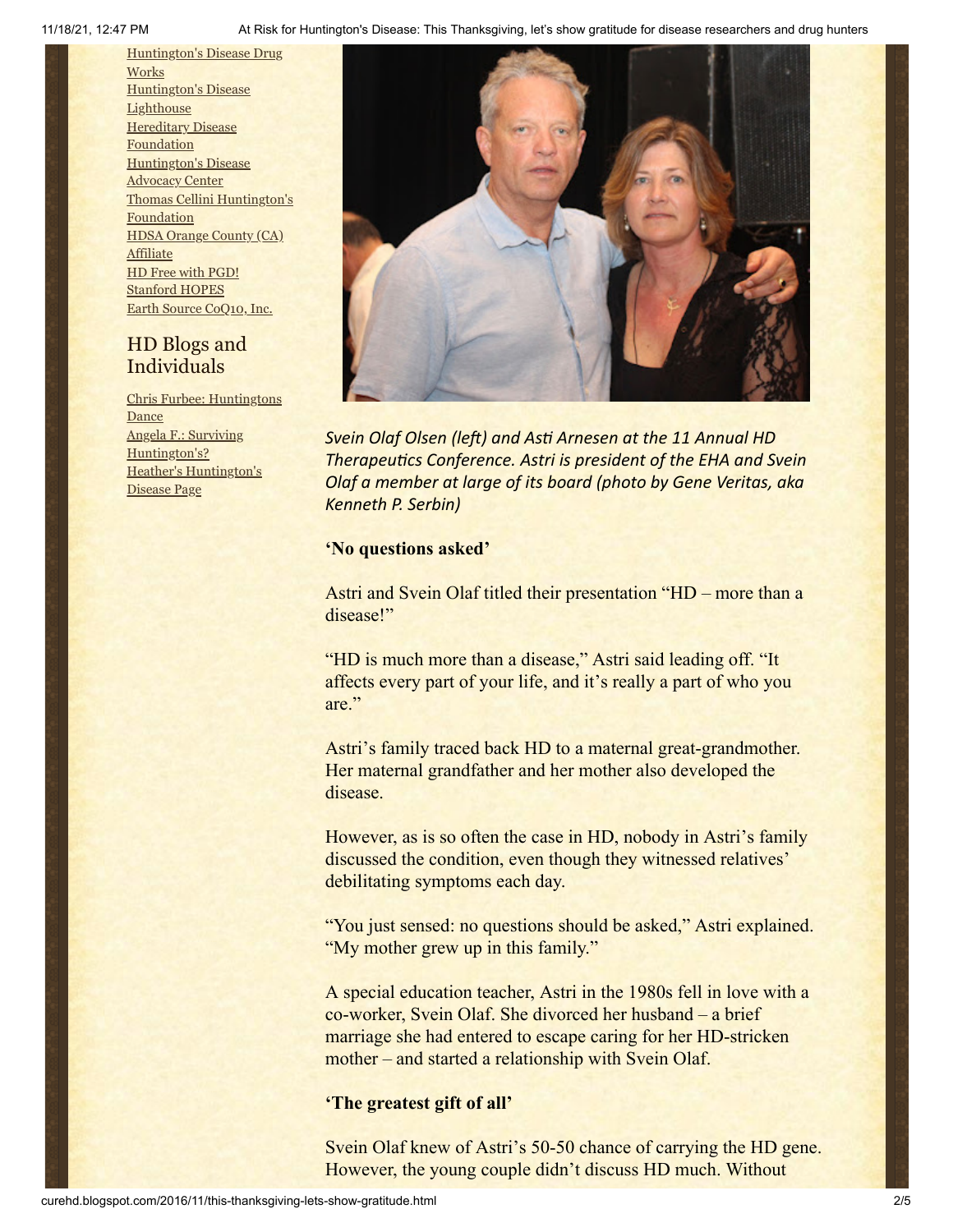Astri getting tested, they had two daughters in the early 1990s, before the discovery of the huntingtin gene in 1993 and the development of a definitive genetic test.

After their older daughter Jannike turned 18 in 2009, she wanted to get tested for HD.

"I said to her, 'That's not possible,'" Astri said. "'I could not by any means let you go through that. I will do the test [first].' So the day before Christmas, I called the doctor."

The process took weeks. The waiting and uncertainty were so traumatic, Svein Olaf told the audience, that afterwards he could not "remember anything about the tests. Nothing."

When the couple visited the clinic to obtain the results, the doctor practically came running to Astri. "You don't have the gene!" she exclaimed.

Svein Olaf crashed his hand on a table. At that moment, he vowed to marry Astri, something they had planned for years but always put off.

"It was really the most amazing thing to come home and tell our daughters that there is no risk anymore," Astri remembered. "That was really for me the most important thing. You can handle your own situation, but knowing that I hadn't passed it on to them was really the greatest gift of all."

#### **The hope of science**

Since then the couple have dedicated themselves to the HD cause – in part because Astri's youngest sibling, Arne Dag, was stricken with HD.

"He was a brilliant young man," Astri said. "He was really teaching my father, an engineer, how to fix the car when he was six years old. So he was a future engineer coming up. But in his early 20s, he's starting to have trouble. He doesn't manage to finish his studies."

In a typical symptom of HD, Arne Dag became deeply depressed. He was formally diagnosed in 2005.

At the 2010 meeting of the European Medicines Agency (the counterpart of the U.S. Food and Drug Administration) in London, Astri showed a video of a short interview she did with her brother.

In the clip, Arne Dag struggles to speak, and his body twists and turns because of chorea, the involuntary movements caused by HD.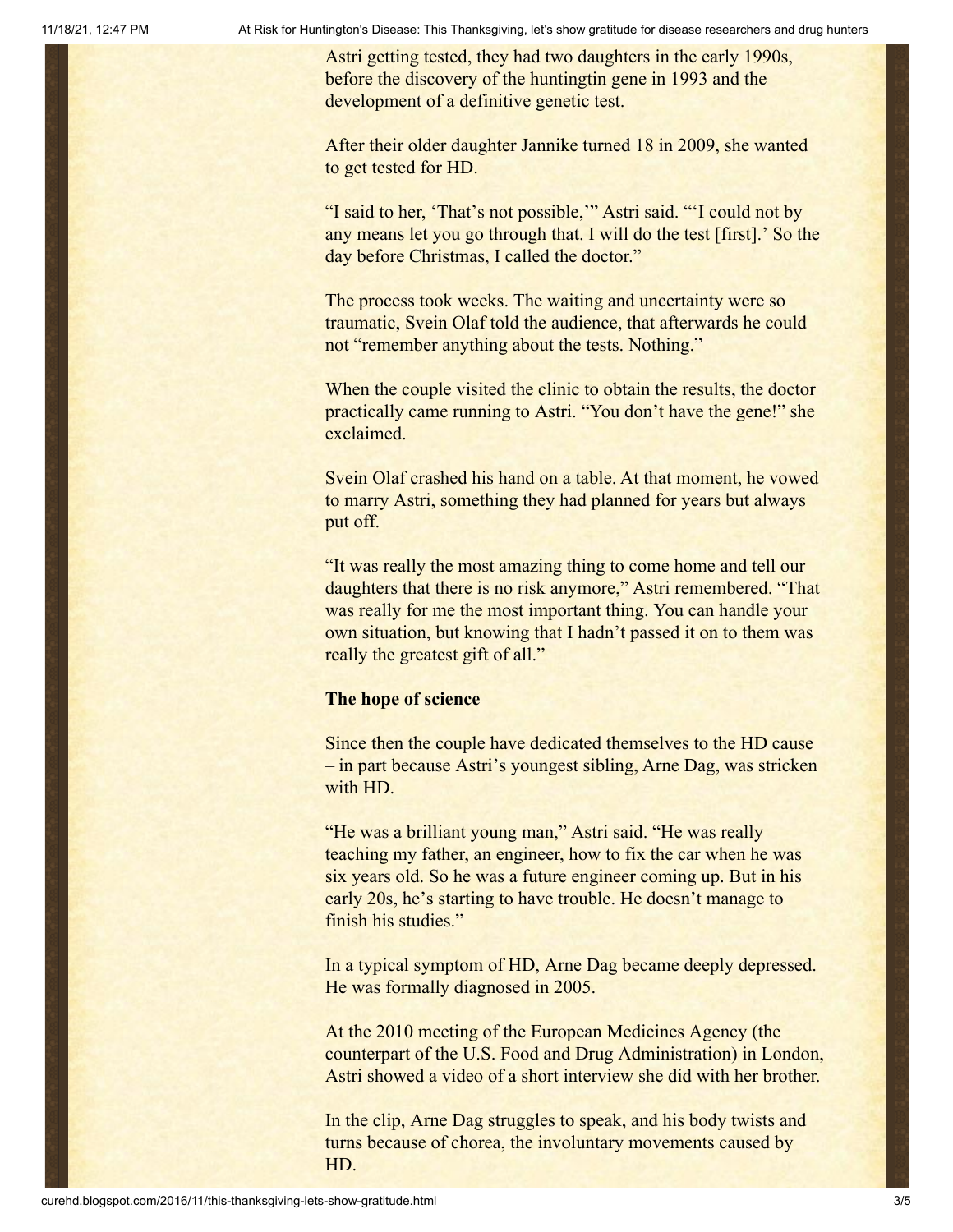Arne Dag tells Astri that he wants to participate in a clinical trial as soon as possible. She asks him about his hopes for the future.

"I hope that science is on my side," he says, laughing.



*Participants at the 11th Annual HD Therapeutics Conference, Palm Springs, CA, February 2016 (photo by Gene Veritas)*

## **Thanking the researchers**

Arne Dag died in April 2015 at the age of 46.

"But he hoped," Astri told the conference attendees. "And that was really important in his life. He hoped for the hard work you [scientists] are doing to give results for him and for us."

As a slide showing infants appeared in the background, she added: "And that's what we are fighting for, and that's why we are so involved in this work. Because now, it's not about him. It's not about me. It's about all these lovely children and grown-ups living with a risk, living with the gene, and who really put their hope on you and your work.

"And no matter how long it takes, that is so important in our daily lives. Knowing that you go to work really makes our day easier. For me, hope has really been my way of coping and dealing with it, and it is for a lot of us. We are many, many out there who support you, who need you, and who are waiting for results.

"So we want to thank you so much. It's amazing to see how many fantastic, brilliant researchers that are in this field. We are so grateful for that."

Happy Thanksgiving!